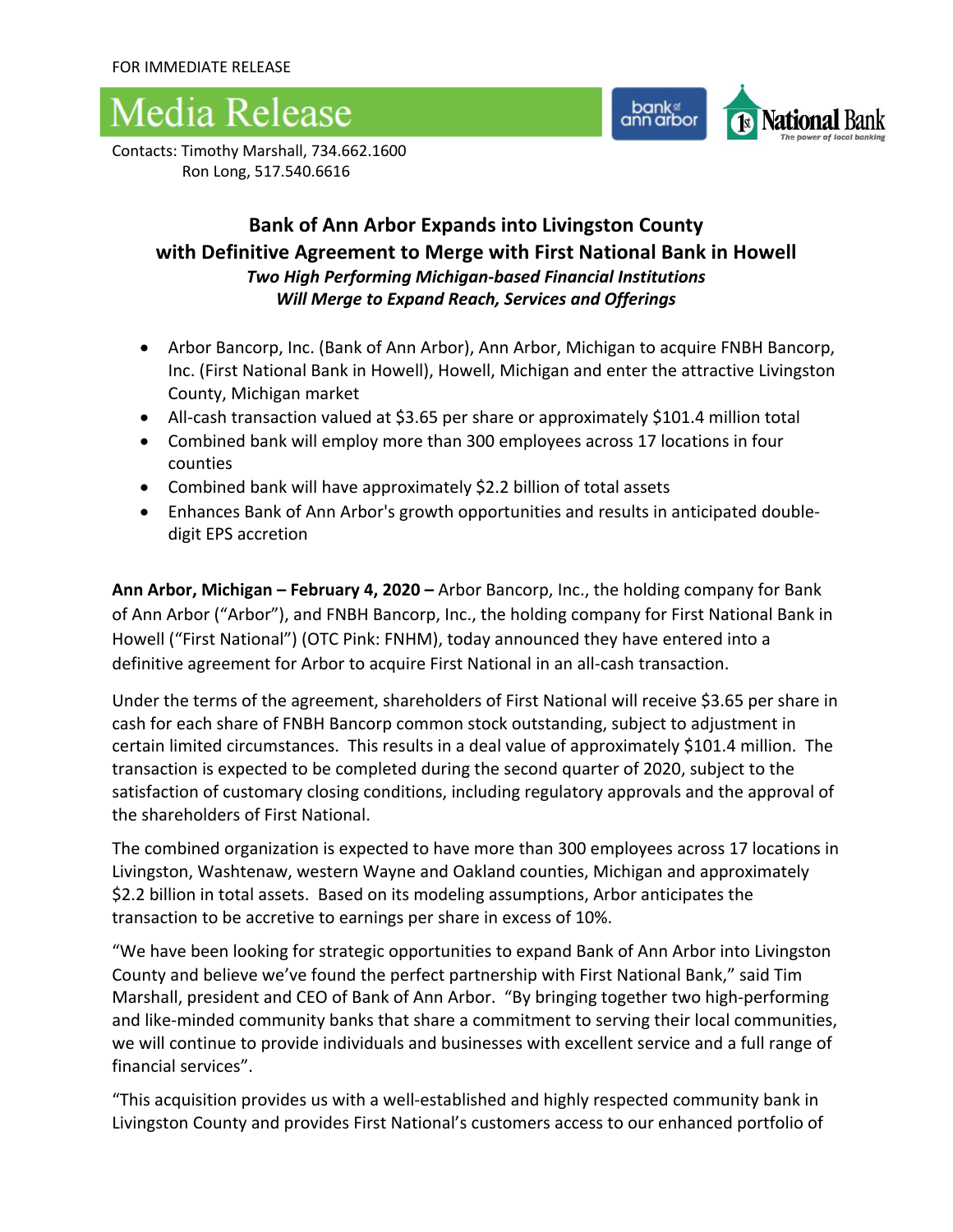# **Media Release**

bank<sup>e</sup><br>ann arbor National Bank

Contacts: Timothy Marshall, 734.662.1600 Ron Long, 517.540.6616

products and services and greater lending capabilities," Marshall added. "Together, we will build upon both of our highly efficient platforms for delivering the best financial services to our clients."

Ronald Long, President and CEO of First National, concurs. "The merging of these two established institutions allows us to provide a broader range of banking services to our client base, including Bank of Ann Arbor's Trust and Investment Management Group, Technology Industry Group, and equipment leasing" Long said. "In addition, it will greatly expand our lending limits and capabilities in our primary market of Livingston County and will allow us to use Bank of Ann Arbor's infrastructure to meet the growing compliance and regulatory burdens, giving our team members more time to focus on our clients."

"Both organizations share common values and the passion to provide attentive customer service, and the combination will only enhance these principles. Finally, we are pleased these shared values will allow the combined organization to continue the strong commitment to the communities in our market areas and to support a variety of charitable organizations within those communities," stated Long.

Ron Long will continue to serve as district president in Livingston County following the conclusion of the transaction.

Bill Martin, founder and chairman of the Bank of Ann Arbor Board, praised Marshall saying, "Our ability to add First National is a direct result of the sustained leadership of Tim and his team."

Bank of Ann Arbor, founded in 1996, was named as one of the top 100 performing banks (\$1B to \$10B in total assets) in 2015 by SNL Financial, ranking ninth. It was named as one of the U.S.'s Top 50 Best Banks to Work For by the American Bankers Association in 2013, 2015 and 2017. In November 2019, Bank of Ann Arbor was selected by the "Detroit Free Press" as a Top Workplace in Michigan.

Bank of Ann Arbor has successfully acquired and integrated three other Michigan financial services organizations, including: Bank of Birmingham in Birmingham in January 2017, New Liberty Bank in Plymouth in May 2010, and UniFi Equipment Finance in Ann Arbor in January 2013. Bank of Ann Arbor has approximately \$1.75 billion in total assets, and its high performing Trust and Investment Management Group has more than \$1.6 billion in assets under management.

First National Bank is a full-service community bank established in 1891, with nine offices dedicated to providing exceptional service to its loyal Livingston County customers. As of September 30, 2019, FNBH Bancorp, Inc. had approximately \$435.0 million in assets, \$351.2 million in loans and \$362.3 million in deposits in the vibrant Livingston County market.